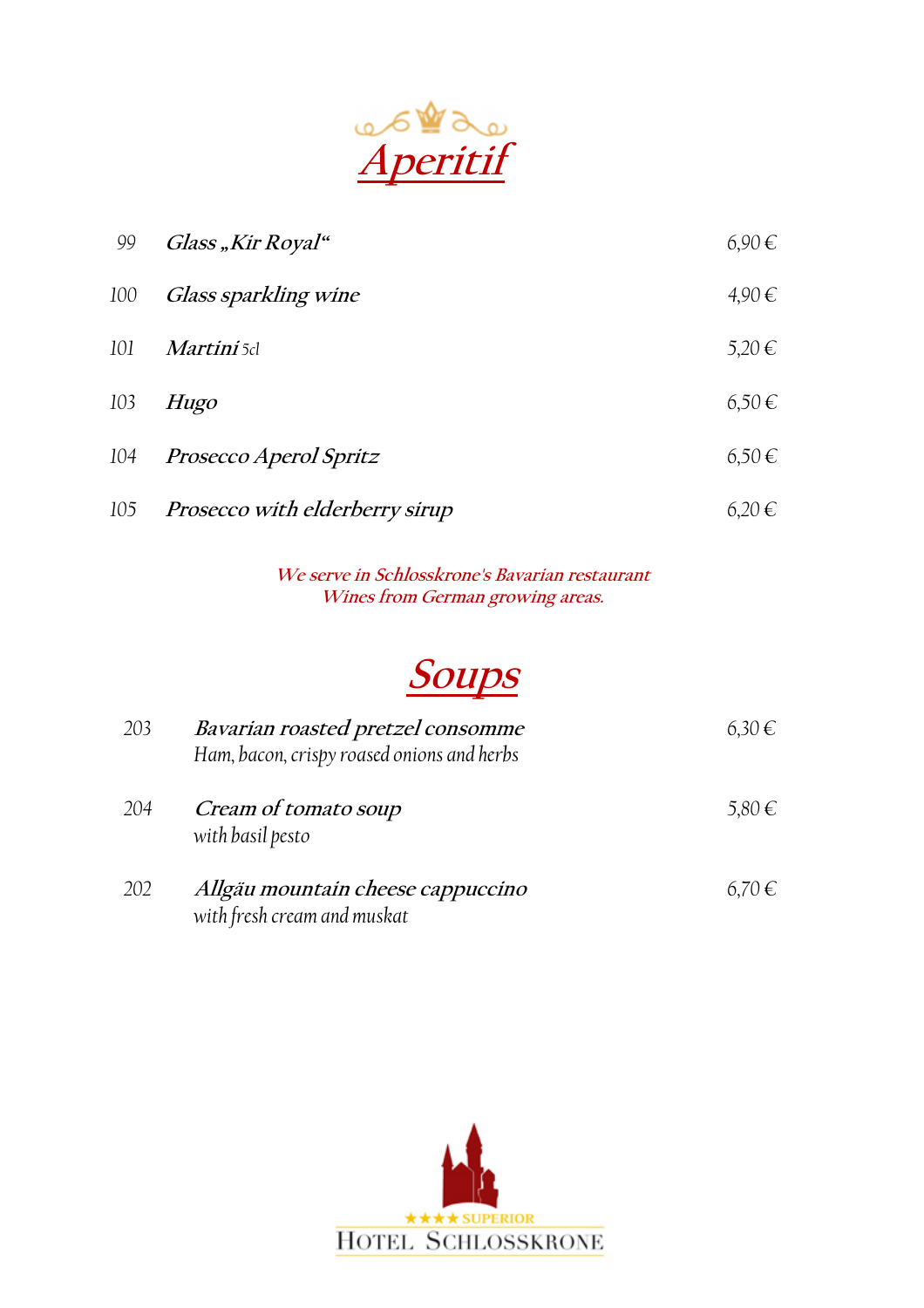

| 209 | Stained from the smoked brown trout<br>Sweet potato chips, pesto and lime sour cream | $15,30 \in$ |
|-----|--------------------------------------------------------------------------------------|-------------|
| 210 | Buffalo mozzarella<br>wrapped in grilled Parma ham, couscous, olive pesto            | $15,30 \in$ |

## **Salads**

| 212 | Seasonal leaf salads                                                                          | 7,20€       |
|-----|-----------------------------------------------------------------------------------------------|-------------|
| 215 | <b>Super Food salad</b><br>Orange slices, advocado, roasted seeds, herbs, and orange dressing | 15,20€      |
| 216 | Ceasar-Salat<br>Lettuce, crostini, anchovies, parmesan, caesar dressing                       | $15,20 \in$ |

*211* 

## **Regional - local 3-course menu**

**¼ Bavarian duck - onion roast beef - veal schnitzel on dumpling duo and boiled apple-blue-cabbage 28,90 €** 

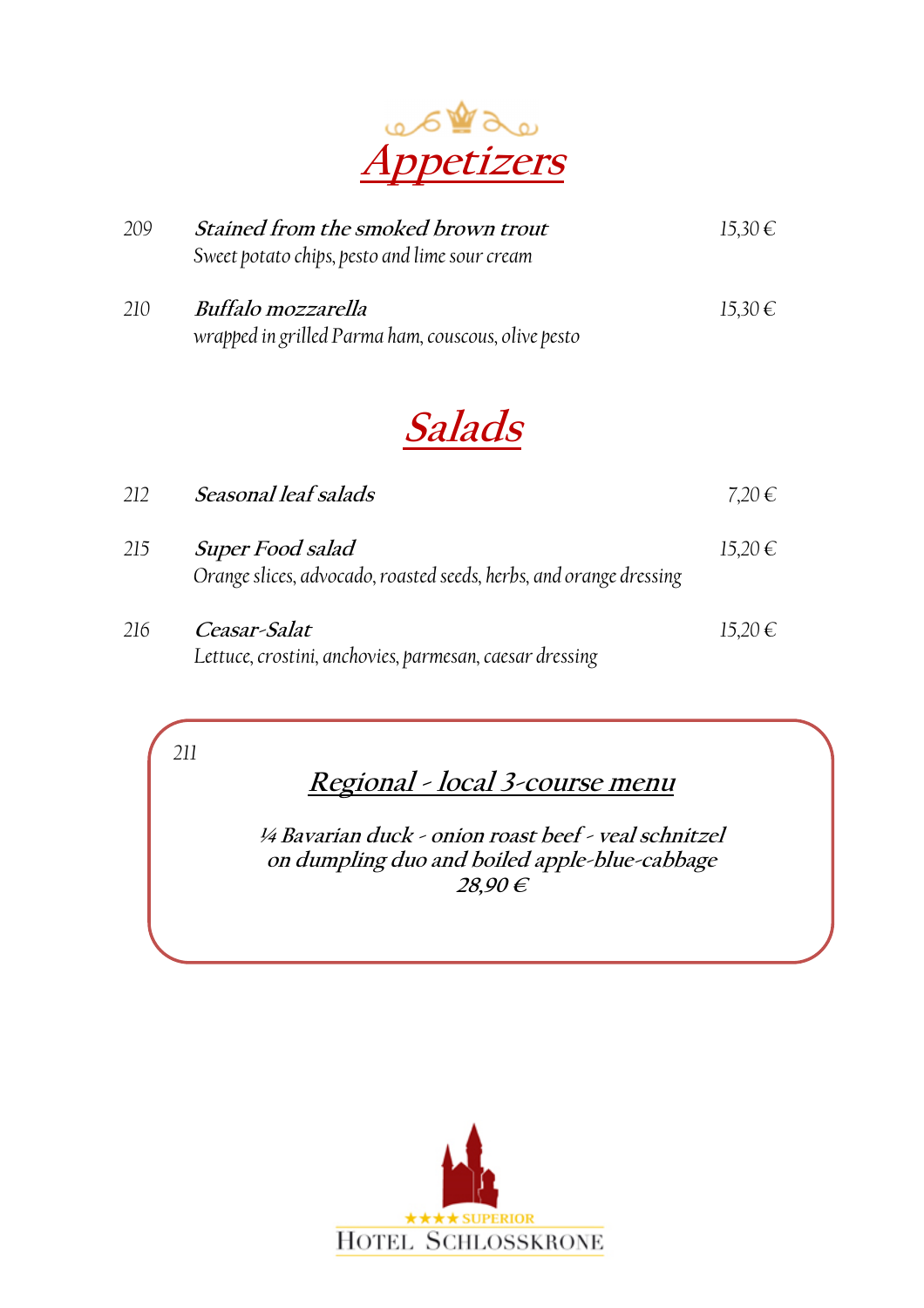

| 217 | Original Vienna schnitzel from veal<br>served with bacon fried potatoes, lemon & cranberries | 24,30€      |
|-----|----------------------------------------------------------------------------------------------|-------------|
| 221 | Onion roast of the Allgäu heifer<br>on dark beer jus with homemade cheese spaetzle           | $24,50 \in$ |
| 222 | Organic bonelss baked chicken<br>with homemade potato-cucumber-salad and tartar sauce        | $19,90 \in$ |



# **Fish from the Allgäu Region**

| 224 | Baked filet from the "Forggensee" trout        | 23,50 € |
|-----|------------------------------------------------|---------|
|     | with bacon-caper-butter $\infty$ dill potatoes |         |
|     |                                                |         |

*225* **Bavarian crayfish noodles** *18,50 tomato tagliatelle, crayfish, garlic* 

You can get all main dishes as a small portion for a discount of 1,50  $\epsilon$ . The  $\mu$ ,  $\mu$  indicates that these dishes are not served in smaller portions.

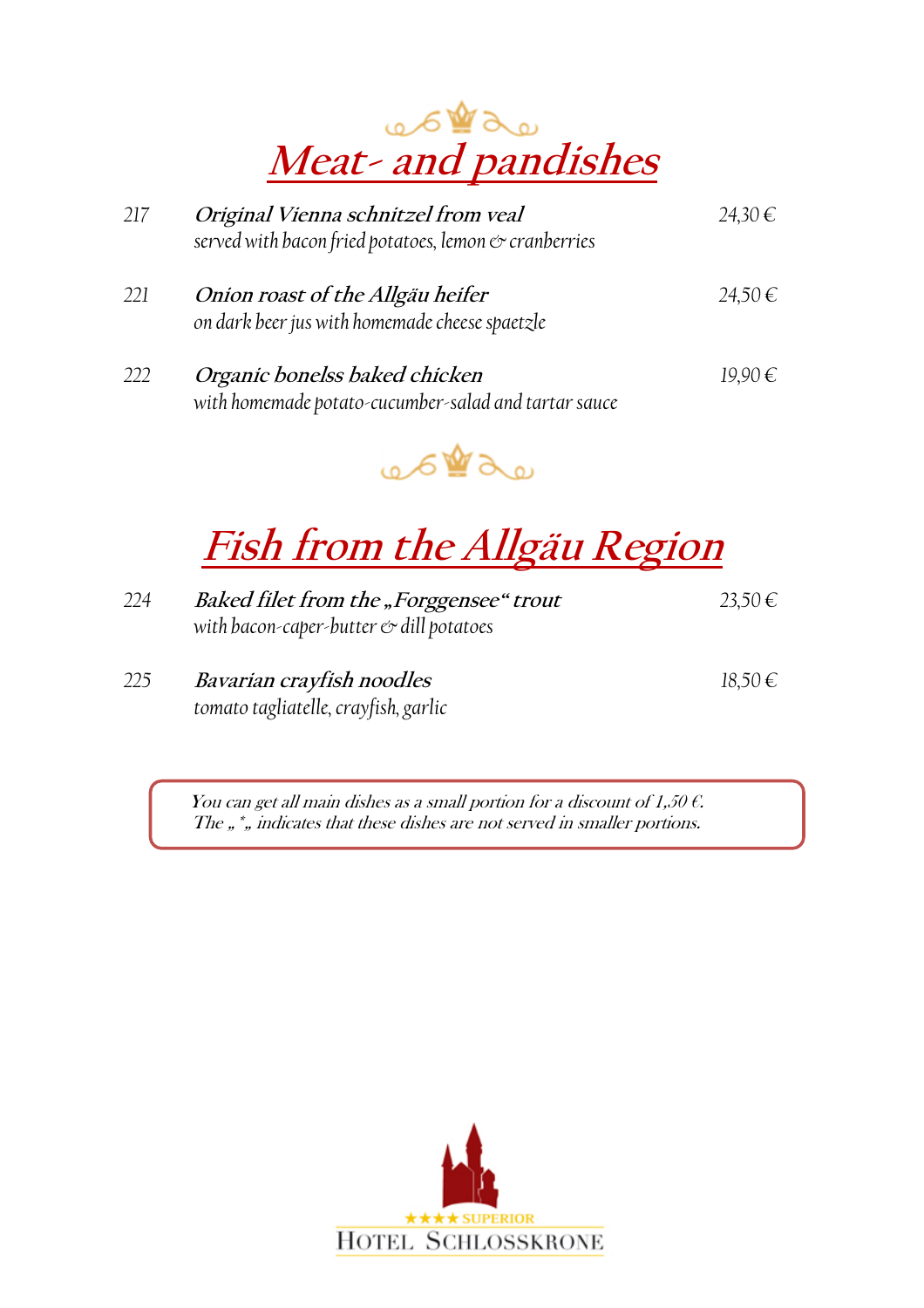

| 226 | Bavarian pork roast in dark beer sauce<br>with spicy red cabbage $\ll 2$ kinds of dumplings      | $18,90 \in$ |
|-----|--------------------------------------------------------------------------------------------------|-------------|
| 227 | 3 Bavarian pork sausages<br>with crispy fried potatoes $\mathfrak{S}$ sauerkraut from the barrel | 14,20€      |
| 228 | Homemade cabbage donuts<br>on fresh onions $\mathfrak{\circ}$ herbs                              | 14,90€      |
| 229 | Braised Bavarian peasant duck<br>with 2 kinds of dumplings $\mathfrak{S}$ spicy red cabbage      | 23,50€      |
| 230 | Pork knuckle<br>with dumpling duo, pretzel melt and sauerkraut from the barre                    | 20,80€      |



| 231 | Allgäuer cheese noodles with variations of alp cheese<br>with fresh fried onions            | 14,30€      |
|-----|---------------------------------------------------------------------------------------------|-------------|
| 232 | <i>Vegetable couscous</i><br>with lettuce and melted tomatoes                               | $14,30 \in$ |
| 233 | "Allgäuer Kaiserschmarren"<br>flamed with raisins, almonds in rum<br>served with applesauce | 14,90€      |

**We offer different restaurants for your different festivities or meetings – from Bavarian restaurant, Wintergarden, Ristoranti Chili, Wine Cellar to Schlosskrone's Ballroom …** 

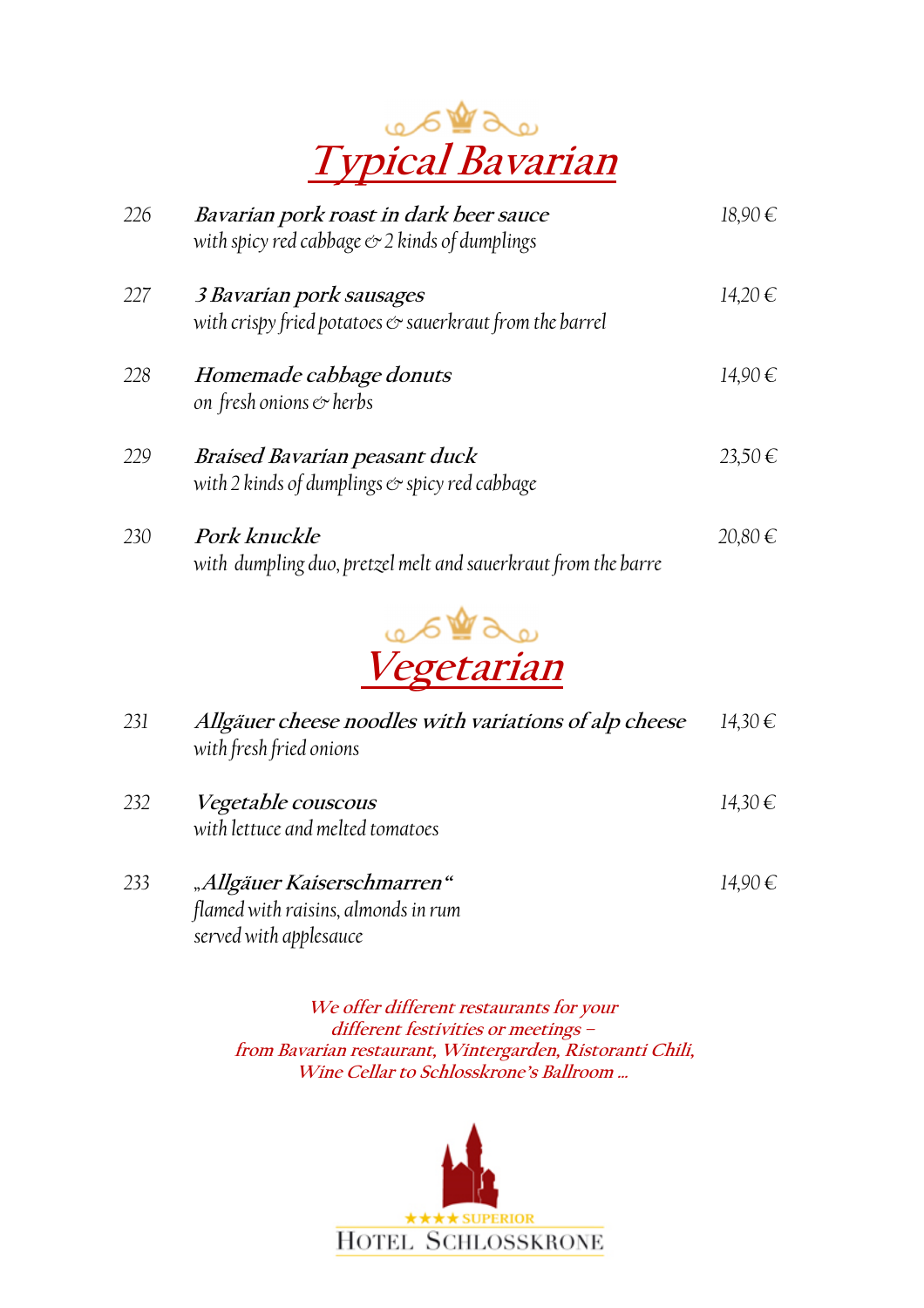

#### **All meat dishes served with herbs- & chili-butter**

| 249 | Bavarian young bull filet<br>250 Gramm    | $16,90 \in$              |
|-----|-------------------------------------------|--------------------------|
| 250 | Allgäu T-bone steak in herbs<br>400 Gramm | $25,80 \in$              |
| 251 | Filet of Alpine beef<br>250 Gramm         | 29,80€                   |
| 252 | Fine organic chicken breast               | 14,80€                   |
| 253 | Goat's cheese with acacia honey           | $9,20 \in$               |
| 254 | King prawns Freshwater U5                 | price for one $8,20 \in$ |

#### **Please choose extra side dishes:**

| 255 | Bavarian potato-cucumber-salad        | $4,50 \in$ |
|-----|---------------------------------------|------------|
| 256 | <b>Bacon Coleslaw</b>                 | $4,50 \in$ |
| 257 | Bacon fried potatoes with herbs       | $4,50 \in$ |
| 258 | <b>French fries</b>                   | $4,50 \in$ |
| 259 | Braised potatoes with herbs           | $4,50 \in$ |
| 260 | Truffled mashed potatoes              | $4,50 \in$ |
| 261 | <b>Beans with bacon</b>               | $6,20 \in$ |
| 262 | Mediterranean grilled vegetables      | 6,20€      |
| 212 | Freshly marinated salad of the season | $7.20 \in$ |

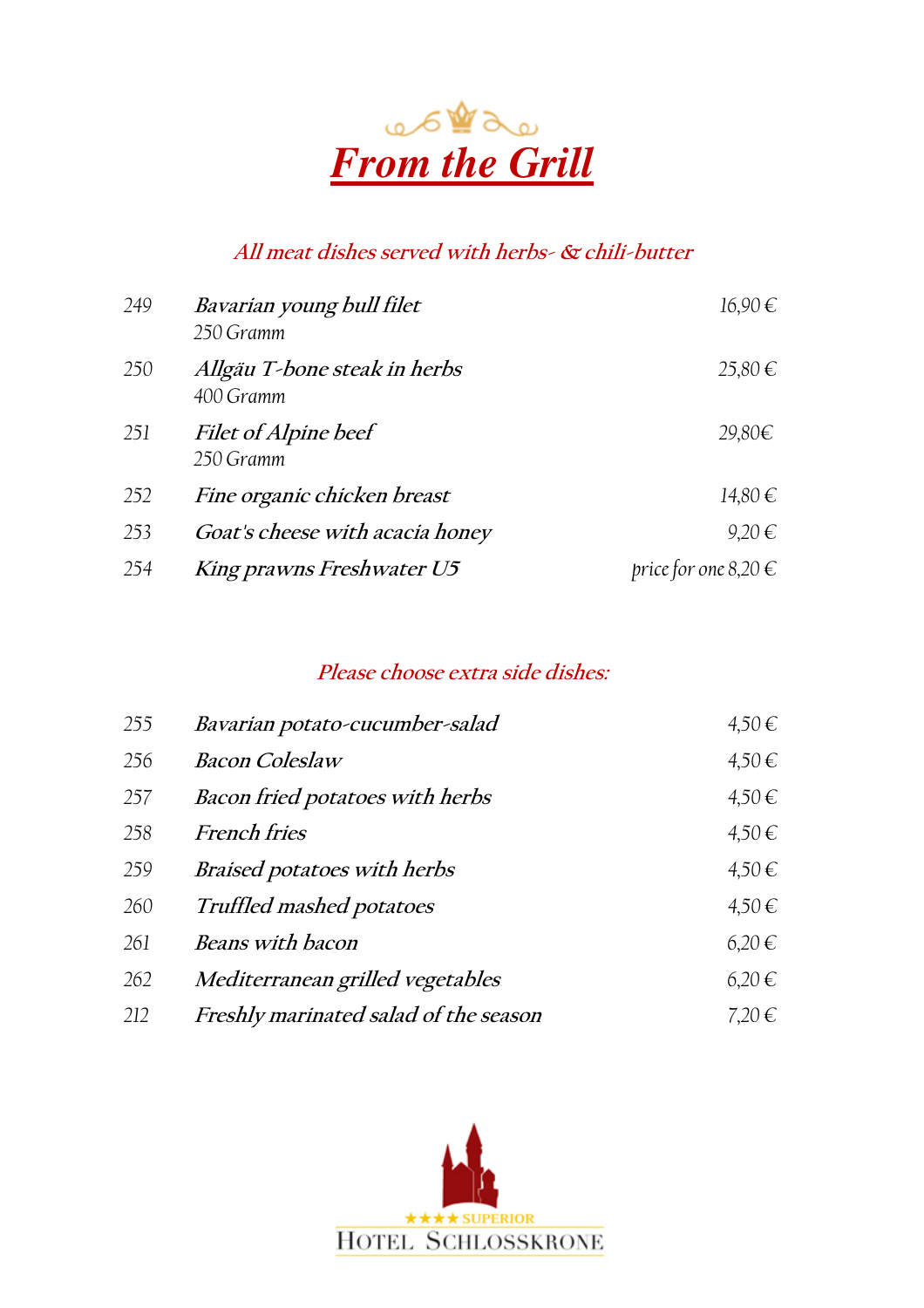

**Our pastry team does produce and create all sweets in our bakery (since 1896)! We wish you a sweet enjoyment of our desserts!** 

| 234 | Panna Cotta with Mango Mousse<br>with fruit garnish                                                     | $8,90 \in$ |
|-----|---------------------------------------------------------------------------------------------------------|------------|
| 235 | <i>Warm Cheese Cake</i><br>served with fruity raspberry sauce                                           | $8,90 \in$ |
| 236 | Small lukewarm Chocolate cake<br>with liquid chocolate $\circlearrowright$ homemade chocolate ice cream | $8,90 \in$ |
| 237 | Crème Brûlée<br>with raspberry sorbet                                                                   | $8,90 \in$ |
| 238 | Cheese platter with Baguette<br>with an assortment of regional cheese                                   | 11,80 €    |

# **To conclude**

## **we recommend…**

| I.O. Espresso 100% coffea arabica        | $2,80 \in$ |
|------------------------------------------|------------|
| I.O. Cappuccino 100% coffea arabica      | $3,90 \in$ |
| I.O. Latte Macchiato 100% coffea arabica | $4,60 \in$ |
| Bodenseeobstbrand                        | 3,70€      |
| Williamsbirne Edelbrand                  | 3,70€      |
| Marillenschnaps                          | 3,70€      |

……have you been to Schlosskrone's "Chili – Restaurant, Bar with Wine Cellar"?